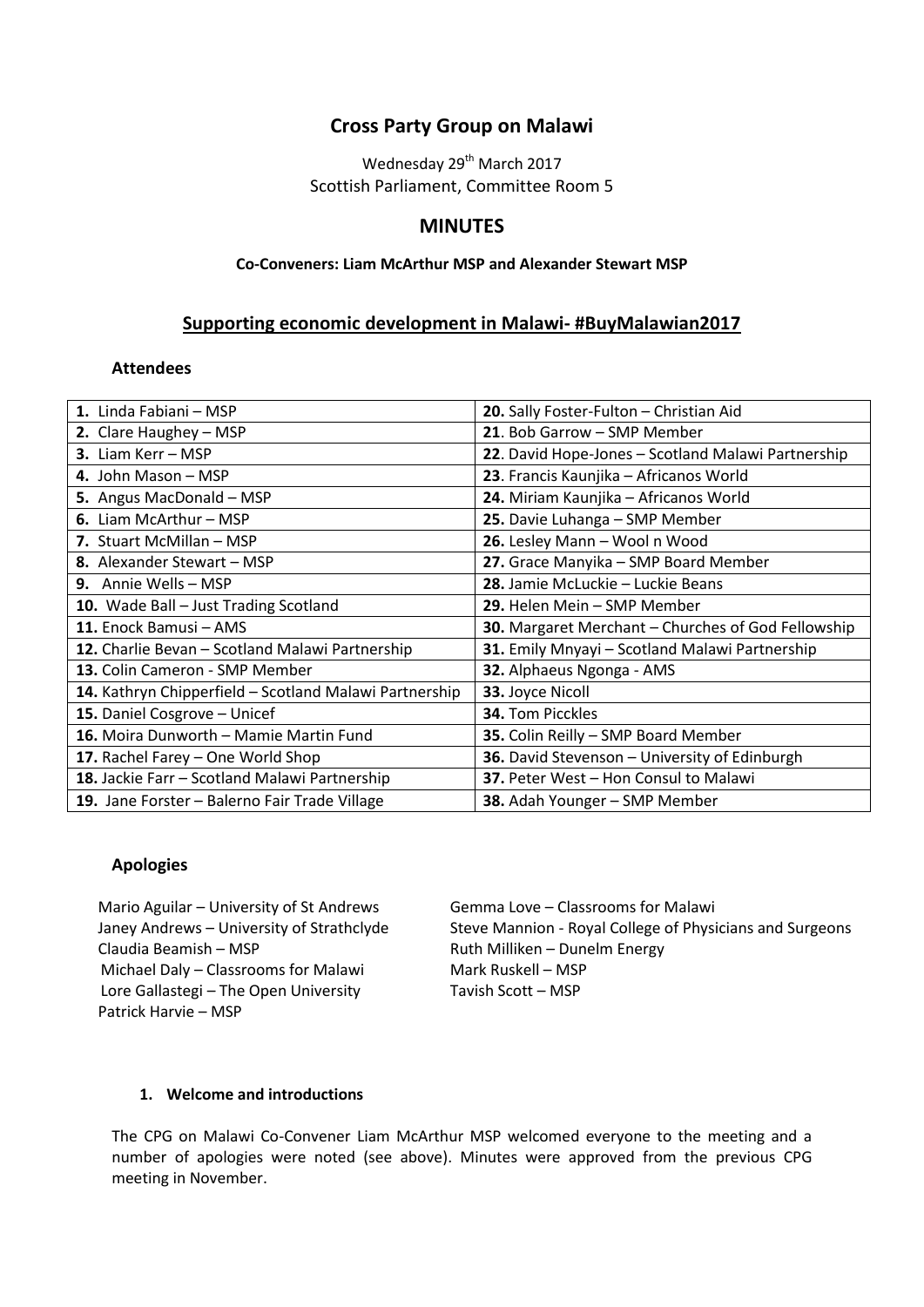### **2. #BuyMalawian2017 Campaign**

David Hope-Jones spoke about the importance of supporting Malawian exports. Malawi currently exports \$1.27 billion and imports \$2.29 billion, leaving a negative trade balance of \$1.02 billion. Boosting exports is vital in a country where half the population lives on less than one pound per day. The main imports are currently petrol, fertilizer, medicine and wheat, while the main exports are made up of tobacco (55%), dried legumes (7%), sugar (6%), tea (5%) and cotton (3%). The top export destinations are Belgium, Germany, India, South Africa and the US.

David told the group about the SMP's [#BuyMalawian2017 campaign,](http://www.scotland-malawipartnership.org/get-involved/buymalawian/) which aimed to help build Scottish markets for Malawian products. He explained that by buying Malawian products you get to enjoy great quality, as well as supporting Malawian farmers, entrepreneurs and small businesses. This enables the creation and sustainability of livelihoods right across the supply chain. By buying a Malawian product and entering the campaign competition, participants were in with the chance of winning a dream holiday to Malawi! In order to enter, participants had to buy a Malawian product, take a selfie, upload it to the SMP website or social media and get people to vote for it.

The #BuyMalawian2017 campaign was a great success. It reached around 300,000 people on social media, and secured local and national coverage in the press. Over 100 people uploaded selfies (including dozens of MSPs and Ministers) and the online gallery had around 30,000 visits, with over 4,000 votes cast. Do take a look at the [selfies on the SMP](http://scotland-malawipartnership.org/get-involved/buymalawian/gallery/) website, and [26 selfies with MSPs.](https://twitter.com/i/moments/840178662523699200) All of this has had a great impact building awareness of Malawian exports and helping to generate new Scottish markets for these products. This in turn will help support sustainable economic development in Malawi and also assist the SMP as we look to lobby for a more just trade and tax relationship with Malawi.

### **3. Blind tasting of Malawi's Linga wine**

The meeting was used to formally launch Malawi's Linga Fruit Wines into Scotland. Linga Wine is yet another amazing story of Scotland-Malawi cooperation and friendship, 50 years in the making. It began in 1965 when Rev Tom Colvin, an engineer and missionary from Glasgow and an enthusiastic fruit wine maker, took up the position of Chaplain at the new University of Malawi.

When communion wine stocks ran low, Rev Colvin shared his passion for fruit wine-making with Timothy Ngwira, a student of Chemistry and Biology at the university. In 1970 Rev Colvin married Timothy Ngwira to Margaret Gunn, a Scottish VSO volunteer from Lennoxtown, later giving them all the equipment and literature to start their own small scale fruit wine production. In 1978 the Ngwiras started wine making. They registered the company Linga Fine Foods and Winery in 2005 and after almost 40 years of hand-crafting fruit wine, they are starting to export to Scotland.

Margaret and Timothy joined the CPG via video and kindly talked the group through their selection of fruit wines. This session ended with a friendly competition between the Holyrood parties, with a representative from each undertaking our blind-tasting challenge. They had four tasters in front of them and had to identify the Malawian fruit behind each wine. Congratulations to Linda Fabiani MSP who won the blind taste test!